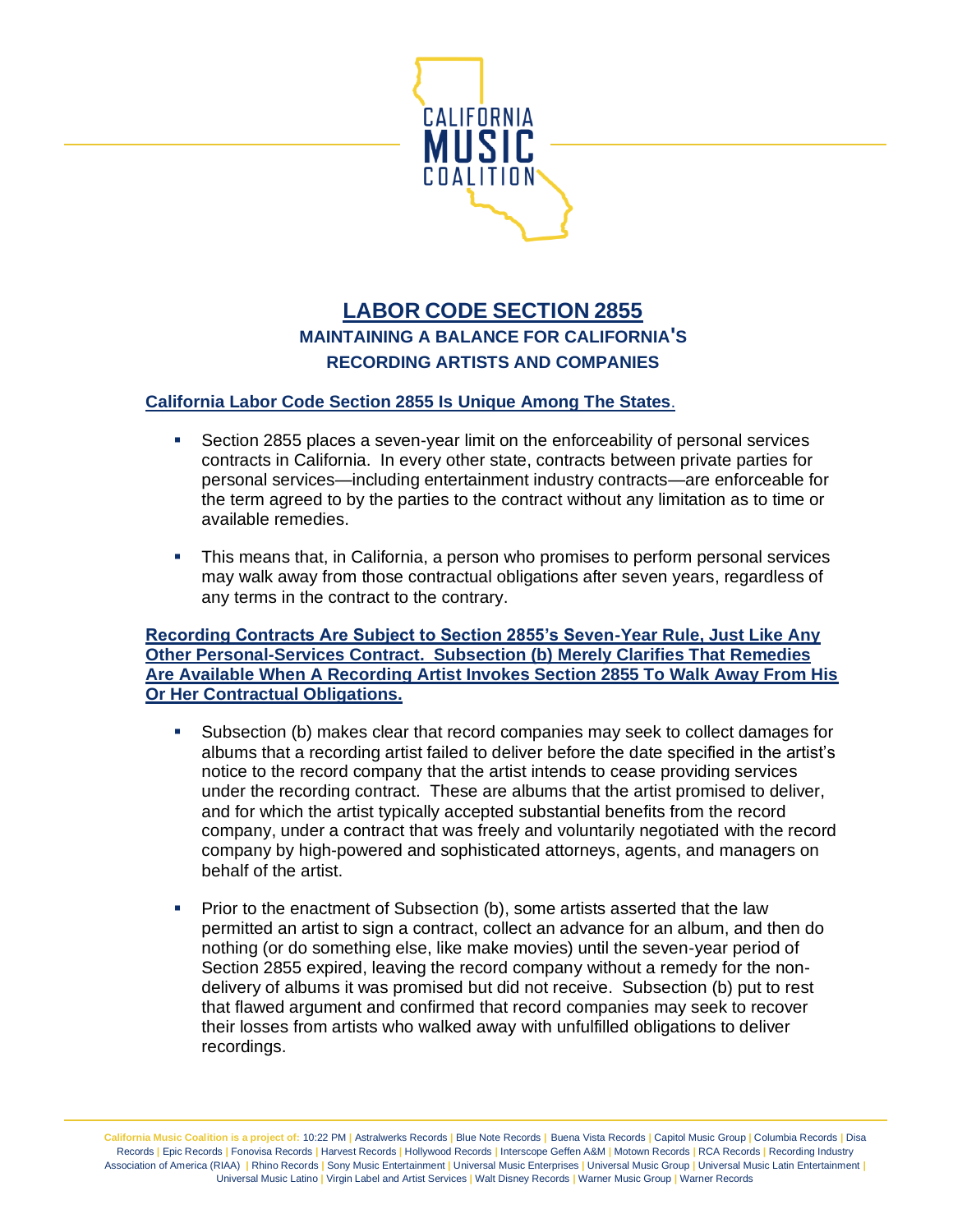## ▪ *Subsection (b) focuses on the recording industry in recognition of qualities that are unique to recording contracts*:

- **•** Performance under recording contracts is not meaningfully measured by time, but by deliverables – typically the number of albums or other sound recordings (e.g., EPs, singles) delivered by an artist.
- Recording artists (unlike, say, athletes and film stars) are in a position to control the pace of their creative output. Inspiration is not measured by a clock, and artists often tend to other aspects of their careers, such as touring schedules and other ventures. They can also delay or refuse to create and deliver albums.
- Record companies and artists are creative partners as well as business partners, and both parties share a mutual interest in maximizing the revenue from the artist's recordings. By providing record companies with certainty that they are entitled to the fruits of their investments for which they bargained, subsection (b) facilitates this partnership and leaves breathing room for record companies to accommodate the individual needs and circumstances of each individual artist, recognizing that all parties benefit when the artist is able to deliver the highest quality music possible in the manner and pace that their creativity dictates.
- **Subsection (b) does not disadvantage California artists.** It simply confirms that labels can seek from California artists the same remedies they can seek everywhere else when artists fail to deliver the albums they promised under their contracts.

## **AB 983's Amendments to Section 2855 Would Significantly Hurt California's Entire Music Ecosytem, Including The Vast Majority of California Artists.**

- *The recording industry invests billions of dollars each year in new musical artists, most of whom do not achieve widespread commercial success.* In 2020, according to MRC data, more than 160,000 albums were released, but less than 1.5% of them (about 2,200 releases) sold or streamed the equivalent of 100,000 album sales. For the few artists who achieve widespread commercial success, labels must be able to realize the contractual benefits for which they bargained and to which they are entitled. And, indeed, it is those revenues that allow labels to, among other things, invest in artists who may achieve their success in other ways, but who record in less commercially remunerative—but no less important—musical genres like jazz, classical, gospel, folk, Tejano, and so on.
- When artists are successful, record companies typically renegotiate their *contracts in recognition of that success, often providing the artists with significantly higher compensation for additional recordings.* Labels strive to support their creative talent and to preserve their ongoing creative partnership with their artists, and successful artists can and do renegotiate their contracts mid-term to obtain larger advances and better royalty rates for subsequent albums. Their recordings also serve as springboards for other revenue sources that the artist frequently does not share with the record companies, such as concert revenues and publishing and merchandising royalties. Successful artists, who are represented in these negotiations by high-powered and sophisticated attorneys, agents, and managers, can and do enjoy lucrative careers under Section 2855 as it exists right now.

l